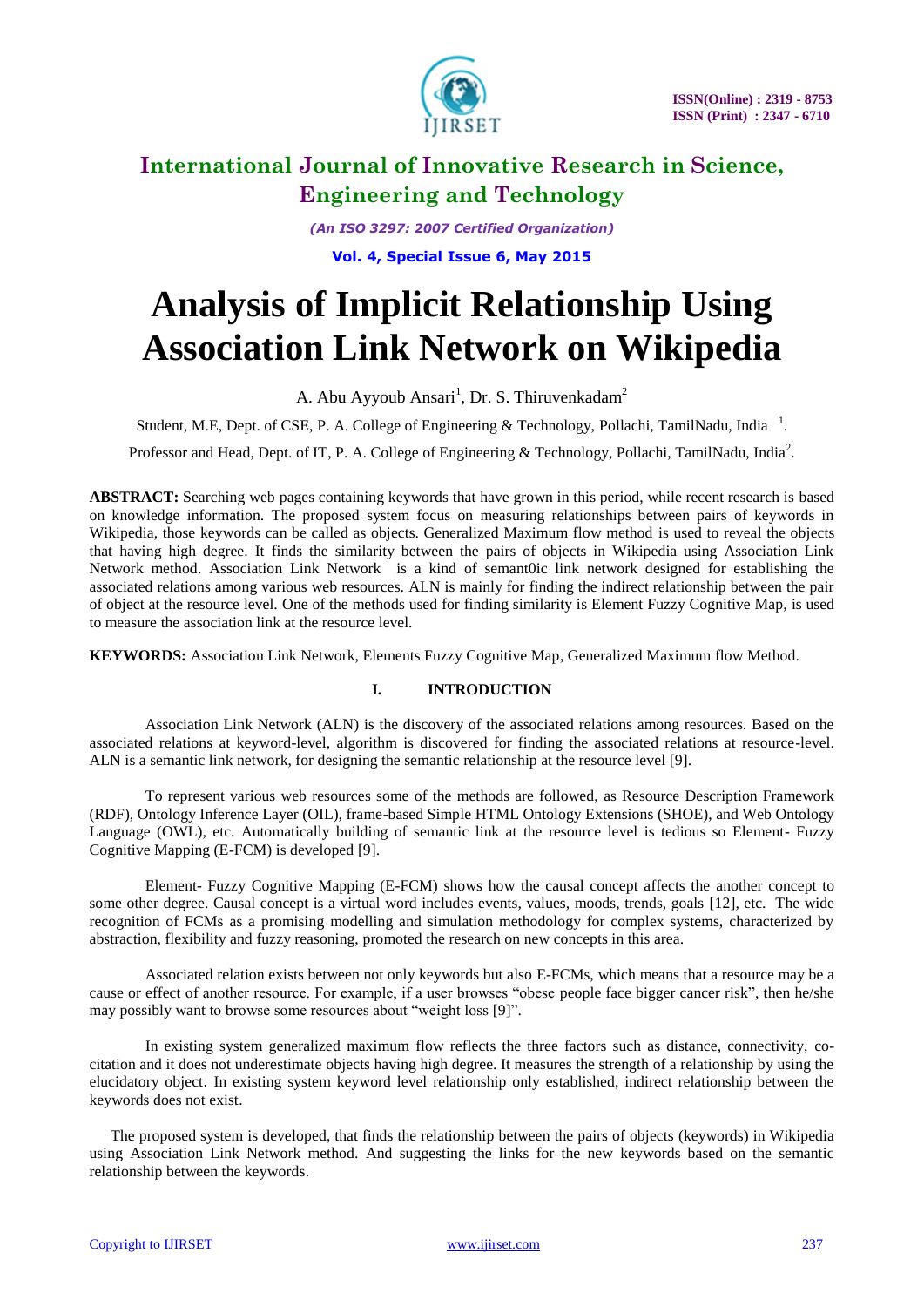

*(An ISO 3297: 2007 Certified Organization)*

#### **Vol. 4, Special Issue 6, May 2015**

#### **II. RELATED WORKS**

Web mining is used to discover the pattern from the Web. The information collection should be done from the recorded source. From this collected information more knowledge can be gained for particular issue and analysis the issue. According to analysis target, web can be divided into three different types, Web usage mining, Web content mining and Web structure mining.

Web usage mining is the process of extracting useful information from server logs. One of the applications of data mining techniques is web usage mining for discovering interesting pattern from the web.

The similarity between words and phrases based on information distance and Kolmogorov complexity is measured in [10]. The world-wide-web as database and Google as search engine is used. The method is also applicable to other search engines and databases. A method is constructed to automatically extract similarity, the Google similarity distance, of words and phrases from the world-wide-web using Google page counts. WordNet database is used as an objective baseline against that to judge the performance of our method. A massive randomized trial in binary classification is used to support vector machines to learn categories based on our Google distance.

The semantic relationship is measured in [2]. Measure of semantic relatedness can be done by using the hyperlink structure on behalf of the categorical hierarchy or textual content. Semantic relationship for various terms need some knowledge even for general relationship, some common knowledge must be required. A novel approach is proposed to computing semantic relatedness with the aid of Wikipedia. Wikipedia Link-based Measure forms a compromise between these very different methods by utilizing Wikipedia"s network of inter-article links, rather than the comparatively small category hierarchy used by the former system, or the full textual content used by the latter.

 The use of a semantic relatedness measure between words is explored in [4], that uses the Web as knowledge source. This measure exploits the information about frequencies of use provided by previous search engines. A new semantic relatedness measure is defined among ontology terms. The relatedness among word senses expressed as terms from any ontology, instead of plain words. Wikipedia-based methods include an evaluation with some of the benchmarks.

RiTa is a Toolkit for Computation Literature and introduced in [3]. It is a suitable for open-source components, tutorials, then provide the support for a range of tasks related to the practice of creative writing in programmable media. RiTa also covers a range of computational tasks related to literary practice, including text analysis, generation, display and animation, text-to-speech, text-mining, and access to external resources such as WordNet.

RiTa provides an extensible end-to-end programming framework for assignments, projects, and class demonstrations in computational literature classes. It is well-documented, easy to learn, and simple to use. There are several frameworks for teaching natural language and computational linguistics, Natural Language Processing of these focuses on the specific requirements of an arts context

Association thesaurus that covers almost 1.3 million concepts in [5] and its accuracy is proved in detailed experiments. A scalable method for constructing an association thesaurus from Wikipedia based on link co-occurrences is developed. Link co-occurrence analysis is more scalable than link structure analysis because it is a one-pass process. The integration method of tfidf and link co-occurrence analysis is proposed. The integration of tfidf achieved higher accuracy than using only link co-occurrences.

A network concept from Wikipedia documents using a random walk approach is used to compute distances between documents in [9]. Three algorithms for distance computation are considered. The methods are hitting commute time, personalized page rank, and truncated visiting probability. In parallel, four types of weighted links in the document network are considered. The actual hyperlinks, lexical similarity, common category membership, and common template use. The resulting network is used to solve three benchmark semantic tasks - word similarity,

.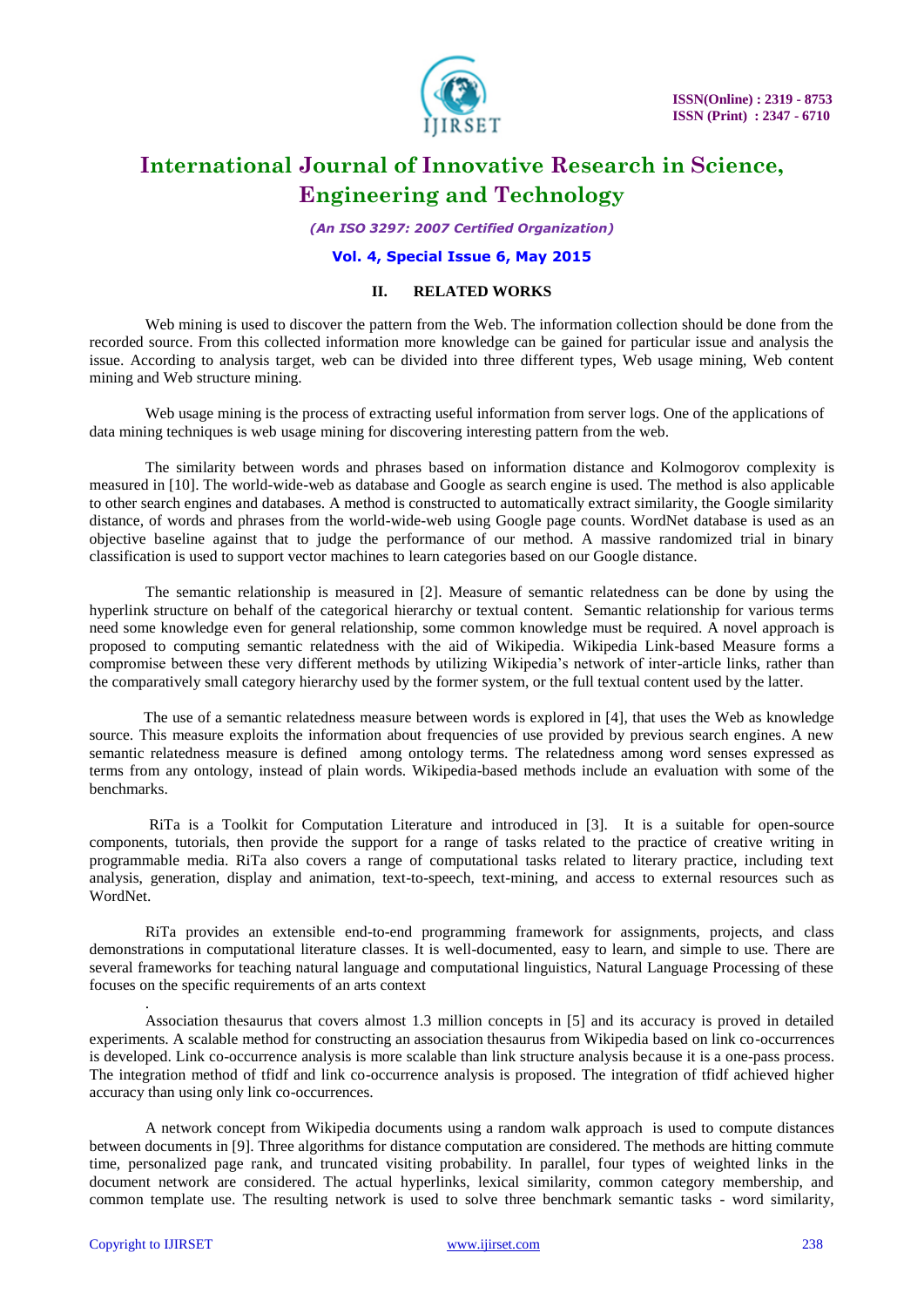

*(An ISO 3297: 2007 Certified Organization)*

### **Vol. 4, Special Issue 6, May 2015**

paraphrase detection between sentences, and document similarity by mapping pairs of data to the network, and then computing a distance between these representations.

#### **III. CATEGORY GROUPING**

Web page consists of many words like phrase, noun, verb, etc and some important words are taken as keywords. Among those important keywords, redundant keywords are removed and used for finding the relationship between the keywords [3].

Wikipedia pages are collecting from the wiki dump, which are available in web. Collect more number of Wikipedia pages. Keywords are extracted from the Wikipedia pages. For the keyword extraction pre-processing is taken place [5]. From the extracted keyword relationship is determined by using RiTa WordNet, cluster the keywords which are having the threshold of about 0.5.

Category grouping is the process of grouping similar keywords from the pre-processed keywords. Comparison between the keywords is taken place before clustering. RiTa Word Net is used for the comparison, it is nothing but application toolkit for finding the relationship between the two lemma, that is start and the end words (query and the keywords) [3]. RiTa WordNet can work under the WordNet library, it ingress word net library as the external direct source. Working principle of the RiTa is if a word is given for finding similarity first it will form the tree structure in the WordNet and take the query as the root of the tree structure.

Then consider the tree structure as the key point for finding relationship with respect to distance. The relationship is based on distance because we are mainly concentrating on the explicit and implicit relationship between two keywords. Finally relationship values of each and every keyword are determined. Threshold should be fixed for clustering the related object. The keywords which are having threshold values of about 0.5 are grouped.

#### Finding Relationship Between The Keywords

Step 1: A category grouping representing a concept might have descendant categories each representing its sub concept. Step 2: For grouping similar concept RiWordNet is used.

Step 3: Provides library support for application and applet access to WordNet.

Finds the relationship between the two keywords locate node cp, the common parent of the two lemmas,

- 1. calculate minDistToCommonParent
- 2. calculate distFromCommonParentToRoot
- 3. (minDistToCommonParent/(distFromCommonParentToRoot+minDistToCommonParent))

#### **IV. GAIN FUNCTION**

After category grouping, grouped keywords are taken and label the nodes. If a node (keyword) which is directly connected to the source (s) to destination (v) is explicitly related, otherwise they are implicitly related.

Consider the edge is (u,v) which depends on a distance function d(e): if u  $\epsilon S \wedge v \epsilon T$  or u  $\epsilon T \wedge v \epsilon S$ , then  $d(e) = 0$ ; if  $u \in S \land v \in S$  or  $u \in T \land v \in T$ , then  $d(e) = 1$  [11]. Basically  $d(e)$  can be calculated by connecting edge of the node from root. That is if a node directly connected with root then distance function should be  $d(e) = 0$ , if a node connected to root through another then distance function  $d(e) = 1$ , else two nodes are connecting to reach root means distance function d (e) = 2, then continues till it reaches to leaf node[11].

By using distance function, gain function for the each and every node can be calculated, we introduced two parameters α and β,

 $\gamma$  (e) =  $\alpha * \beta$  d(e),  $0 < \alpha < 1, 0 < \beta \le 1$  (1)

For calculating reverse gain function we introduce another parameter  $\lambda$  as,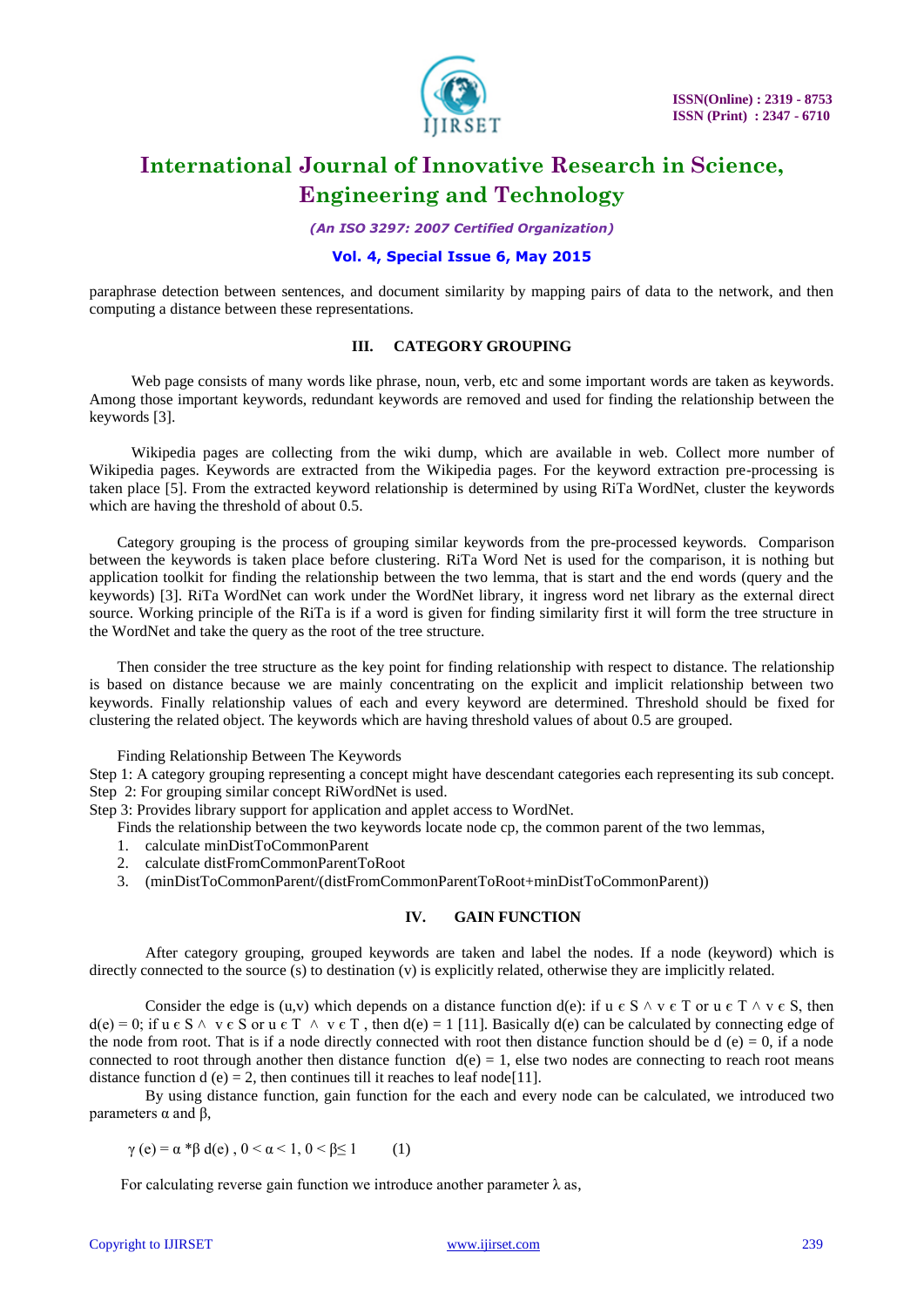

*(An ISO 3297: 2007 Certified Organization)*

#### **Vol. 4, Special Issue 6, May 2015**

rev (e) =  $\lambda \times \gamma$  (e),  $0 \le \lambda \le 1$  (2)

Where,  $\lambda$  is used to adjust the importance of the reversed edge.

### **V GENERALIZED MAXIMUM FLOW ALGORITHM**

Generalized maximum flow problem is similar to the classical maximum flow problem except that each and every flow of edge has a gain function  $\gamma$  (e) > 0. We introduce the term capacity of the edge  $\mu$  (e), over all weight of the each and every edge. Consider the condition that flow of edge  $f(e) \leq \mu(e)$  [11].

Let generalized network consists of graph  $G = (V, E, s, t, \mu, \gamma)$ , information network (V, E) with source s  $\epsilon$  V, the destination  $t \in V$  [8]. Flow value can be defined as total amount of f arrived at destination t. Qualitative ascertain the claim that our method can reflect the three representation concepts; they are distance, connection, co-citation.

Distance is length of the shortest path, this shortest path represent the strongest relationship between the keywords. The hitting time from vertex s to vertex t [10], that is from source to destination is defined as expected number of random walk starting from s to v at the first visit. The Truncating Hitting time (THT) to compute a largest path connecting two vertices s to v that is source and destination [8].

Connectivity is more precise the vertex connection between the source s to destination v on the network is strong if one of the node or edge is disconnected the connection will not occurs. If the connection between s to v is large then consider that relationship between source and destination is very strong. If the connection between s to v is large, consider the capacity value 1 that is capacity  $=1$ . The capacity calculation according to the flow value between the connections [1]. Value of flow is mainly depends on the capacity of the vertex between s to v. Consider the factor maximum flow analysis, it is mainly depend on the flow value of the network. If the distance is of maximum flow is decreases.

Co-citation can be done by measuring number of object connecting to and fro to the both source and destination. The strength can be determined by using number of object connected to both nodes. Consider an example for strength of the relationship can be considered by using the counting of number of Wikipedia pages. For finding strength of the relationship, gain function places an important role. In that reverse path cannot be taken place for finding to and fro connection so it is not used in 3-hop network [2]. So sometimes it cannot be used here. But consider the flow of network that is edges can give the reverse path value as 0 and compute the network in the efficient form.

#### **VI FUZZY COGNITVE MAPPING**

Fuzzy Cognitive Map (FCM) is a symbolic representation for the describing the complex system. Fuzzy Cognitive Maps are fuzzy signed graphs with feedback. Its nodes-concepts  $C_i$  and interconnections  $e_{ii}$  between concept  $C_i$  and concept  $C_i$  [12]. Weight be  $w_{ii}$ .

The computation of new value the pervious value concept can be represented by the coefficient  $k_2$  and the  $k_1$ expresses the influence of the interconnected concepts in the configuration of the new value of the concept *A*i. This new formulation assumes that a concept links to itself with a weight  $w_{ii} = k_2 [7]$ .

Each node-concept represents one of the key-factors of the system. Relationships between concepts have three possible types; either expresses positive causality between two concepts ( $Wij > 0$ ) or negative causality ( $Wij < 0$ ) or no relationship (*Wij* = 0). The value of *Wij* indicates how strongly concept *Ci* influences concept *Cj*. The sign of *Wij* indicates whether the relationship between concepts *Ci* and *Cj* is direct or inverse [12]. The direction of causality indicates whether concept *Ci* causes concept  $C_j$ , or vice versa. These parameters have to be considered when a value is assigned to weight *Wij.* A new formulation for calculating the values of concepts of Fuzzy Cognitive Map is proposed [12].

$$
A_i^t = f(\sum_{j=1}^n A_j^{t-1} W_{ij} + A_i^{t-1})
$$
 (3)

Copyright to IJIRSET [www.ijirset.com](http://www.ijirset.com/) 240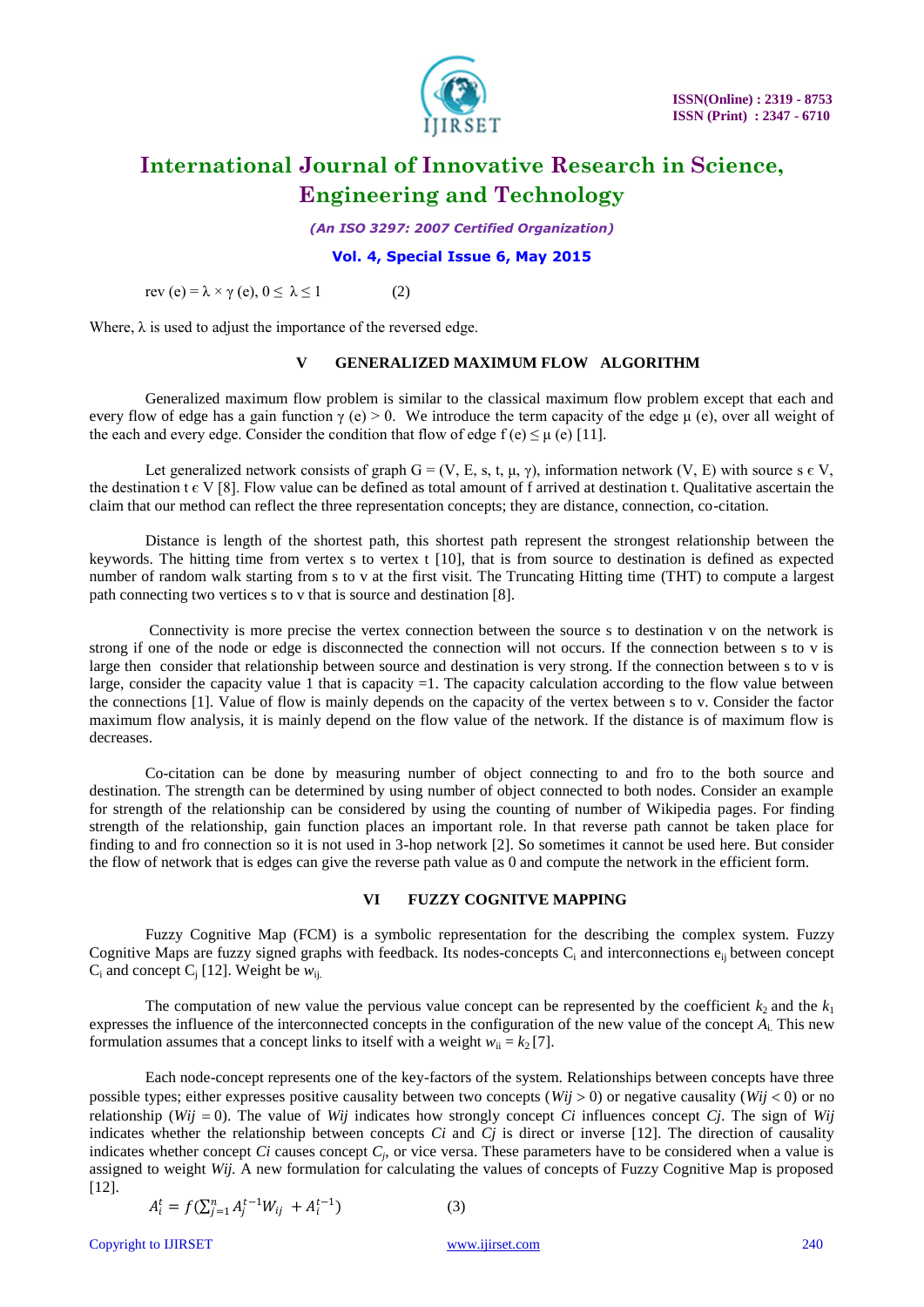

### *(An ISO 3297: 2007 Certified Organization)*

#### **Vol. 4, Special Issue 6, May 2015**



Figure 1.System Architecture

Element Concept For Fuzzy Cognitive Mapping

Step 1: Definition of the initial vector A that corresponds to the elements-concepts identified by experts" suggestions and available knowledge.

Step 2: Multiply the initial vector A with the matrix *W* defined by experts.

Step 3: The resultant vector A at time step  $k$  is updated using function threshold  $f$ .

Step 4: This new vector is considered as an initial vector in the next iteration.

Step 5: Steps 2–4 are repeated.

### **VII. ASSOCIATION LINK NETWORK (ALN)**

ALN is the discovery of the associated relations among resources. Based on the associated relations at keyword-level, we develop a discovery algorithm of associated relations at resource-level [6].

Associated relation exists between not only keywords but also E-FCMs, which means that a resource may be a cause or effect of another resource. For example, if a user browses "obese people face bigger cancer risk," then he/she may possibly want to browse some resources about "weight loss." It is obvious that the former resource is a cause of the latter resource.

The prior knowledge of topics composed by association rules at keyword-level is stored in a matrix. In addition, each element of the prior knowledge matrix indicates the weight of the associated relation at keyword-level in a domain. The association weight from resource A to resource B denoted AwT(A,B) as is the sum of the associated relations whose causal element concepts are in resource A and effect element concepts are in resource B [4].

For example, if we want to get the association weight from E-FCM1 to E-FCM2, we obtain  $CC4 = [0, 0, 1, 1, 1]$ 0, 0, 0] first. Then, we can get the index of the element concepts which equal to 1 in CC (4). Second, sum up all the values of each column in the prior knowledge matrix of resource 1 represented by and get the vector  $[0.7, 0.1, 0, 0.1, 0, 0.1]$ 0.1, 0.7], as shown in Table III. Third, perform "AND" operation on vector [0.7, 0.1, 0, 0, 0.1, 0.2, 0.3] and CC (3). The result is [0.7, 0.1, 0, 0, 0.1, 0.2, 0.3].

Finally, sum up all elements in the vector together and get [9]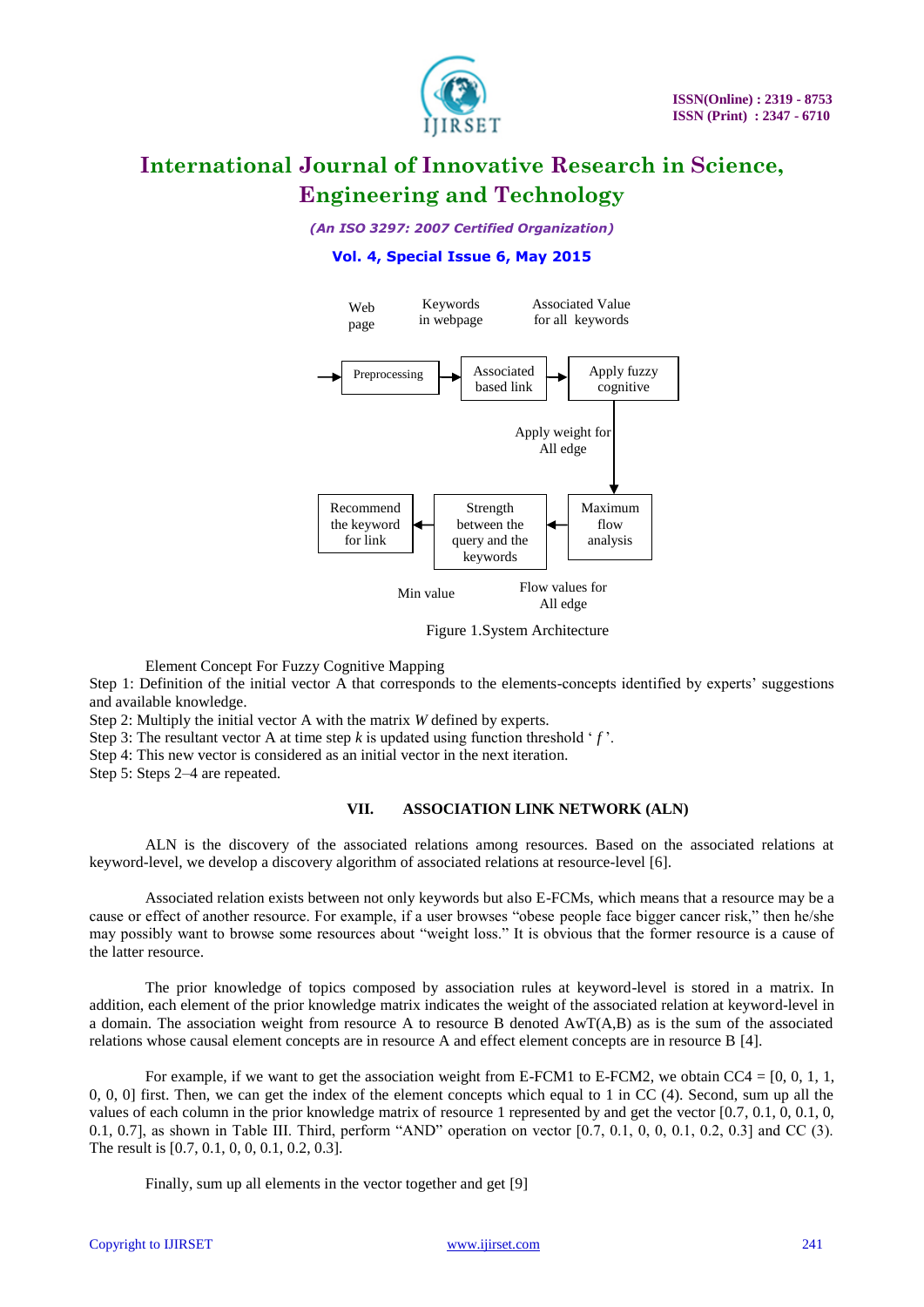

*(An ISO 3297: 2007 Certified Organization)*

#### **Vol. 4, Special Issue 6, May 2015**

AwT =  $0.7+0.1+0=0.8$  CC (4) = 0.8

The associated relation between two resources is determined by the pairs of associated relations with keyword-level.

Indirect Relationship on Association Link Network

Step 1: Collect the FCM value and Relationship value for all keywords.

Step 2: Generate effective weight for those keywords.

Step 3: Compare effective weight and original weight for those keywords, if the original weight and the effective weight are same.

Step 4: Perform AND operation and add the values and make this value as associated value for those keywords

#### **VIII. RESULT**

 This system is implemented by Associated Link Network (ALN). ALN is a kind of semantic link network, which is designed to establish associated relations among various resources aiming at extending the loosely connected network of no semantics to an association-rich network. ALN is mainly for determining the indirect relationship between the pairs of the object (keyword). The aim of this system is to increase the number of the keywords, by finding the strength of the relationship between the keywords.





 The above figure 2 shows the strength of the keyword, the strength of the word varies because of using Association Link Network, which indicates the indirect relationship between the keywords.

#### **IX. CONCLUSION**

This system is developed for measuring the strength of a relationship between two objects on Wikipedia. And also aim to extending the link of the keywords in Wikipedia. By using the Associated Link Network (ALN) method associated resources has been developed based on the association rules between keywords. It extends the associated relation from keyword level to resource-level.

Compare the Generalized Maximum flow analysis and Associated Link Network, from the number of keywords suggested by more than 25% of the users. This shows that the number of keywords suggested in existing (20%) is increased to **92%** of proposed system for recommending link in Wikipedia page.